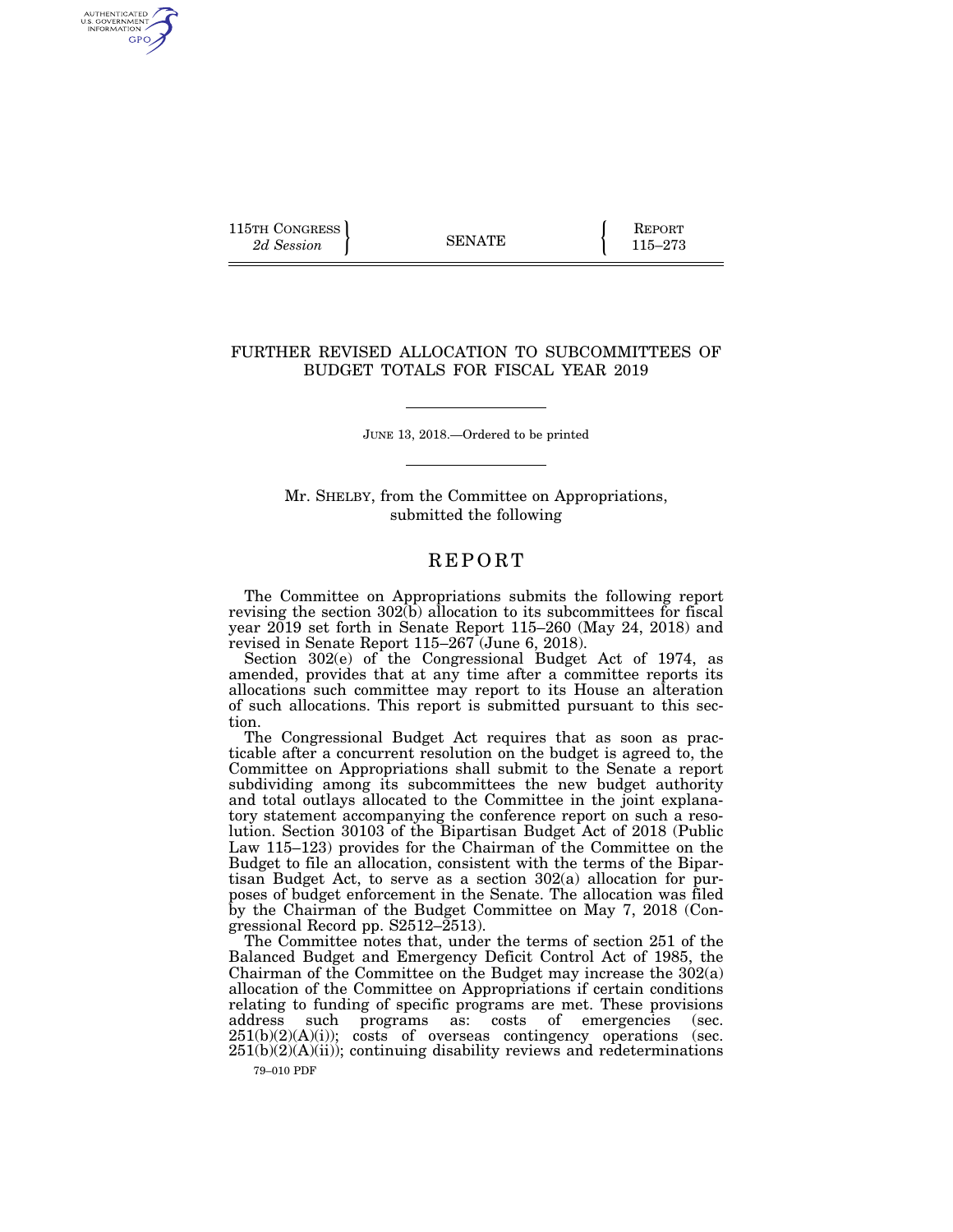(sec.  $251(b)(2)(B)$ ); healthcare fraud and abuse control (sec.  $251(b)(2)(C)$ ; reemployment services and eligibility assessments (sec.  $251(b)(2)(E)$ ); and disaster funding (sec.  $251(b)(2)(D)$ ).

On May 24, 2018, the Committee on Appropriations filed an initial allocation to its subcommittees pursuant to its section 302(a) allocation.

The further revised allocations to subcommittees for 2019 are set forth below: